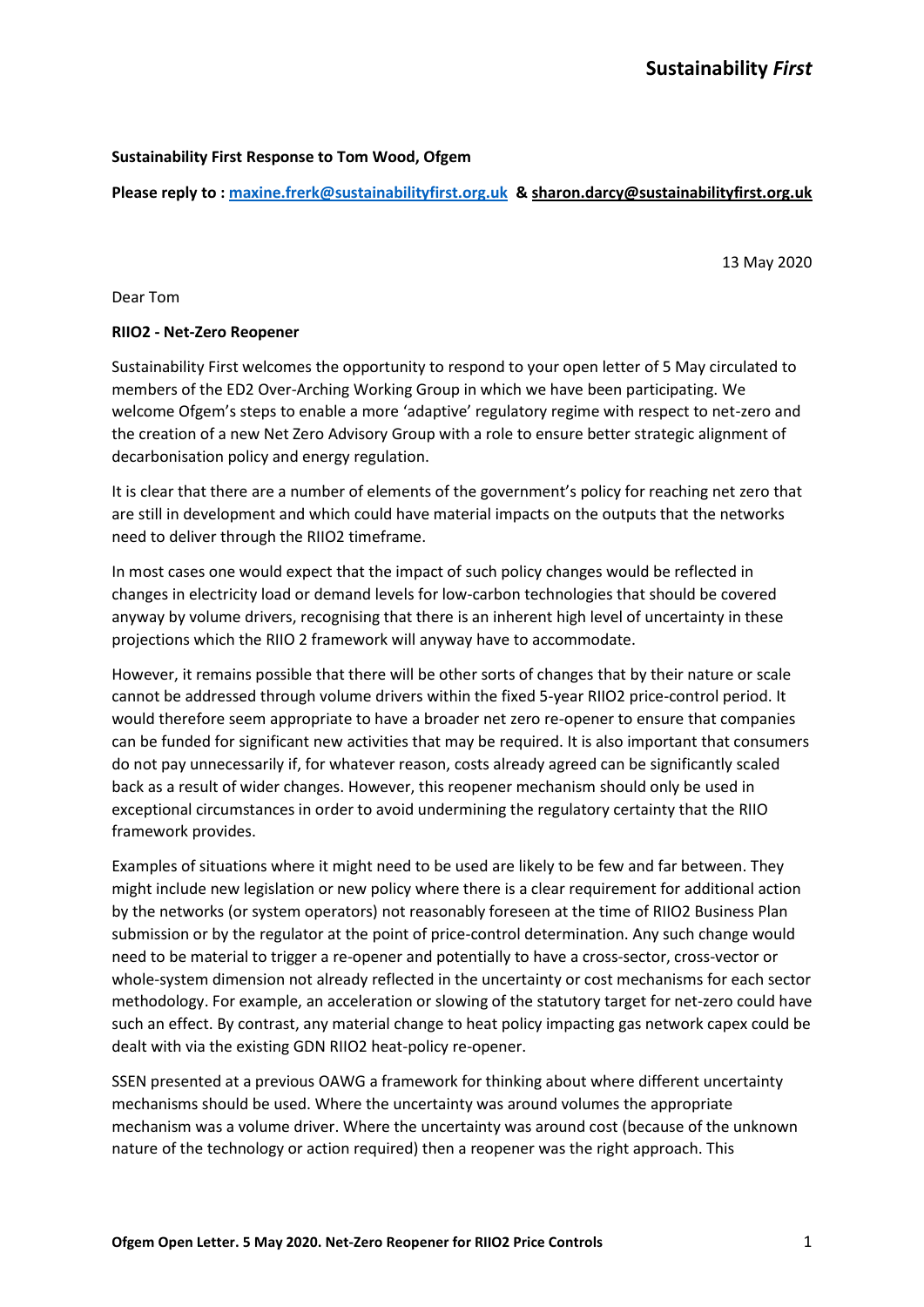framework appeared to have broad support in the OAWG and should inform the approach to developing the methodology for the net-zero reopener.

We have set out below our views on the specific questions raised.

### *1) What types of event or change do you think should trigger the net zero reopener mechanism?*

As proposed they should be material and should allow for both increases or decreases.

Events that result in changes in volumes ought to be able to be handled through volume drivers which provide more certainty.

However, there may be other changes (eg to the connection boundary, to government funding of innovation projects, possible major new requirements for EV charging which involve radically different technical approaches to those already agreed) which could have material impacts on the networks. By definition they are things that cannot be anticipated now but they could be driven by changes in government (or Ofgem) policy, technology or market developments. Equally there could be changes to volumes (as a result of changes to net zero targets – at a national, regional or local level - or to carbon budgets, for example) that are on such a material scale that the volume driver is no longer considered appropriate.

There is also a question about whether there should be a cut-off date – it seems unlikely that it would be worth re-opening the control in year 5 for example. That said it may still be worth allowing that flexibility while making clear it is very unlikely to be used, rather than specifying a somewhat arbitrary cut-off date in licence.

## *2. What types of changes to licences do you think the net zero reopener mechanism should provide for?*

To adjust outputs or revenues.

# *3. What process do you believe we should we follow under the net zero reopener to determine whether changes to companies' licences are needed (and, if so, to determine what should those changes be?)?*

Any process would need to be relatively rapid given the overall timeframe for the price control – which is why volume drivers defined in advance are strongly to be preferred.

The involvement of the NZAC in the process is important to ensure that the effects of government policy are considered in the round and also that the changes are seen as genuine shifts not simply special pleading by the companies.